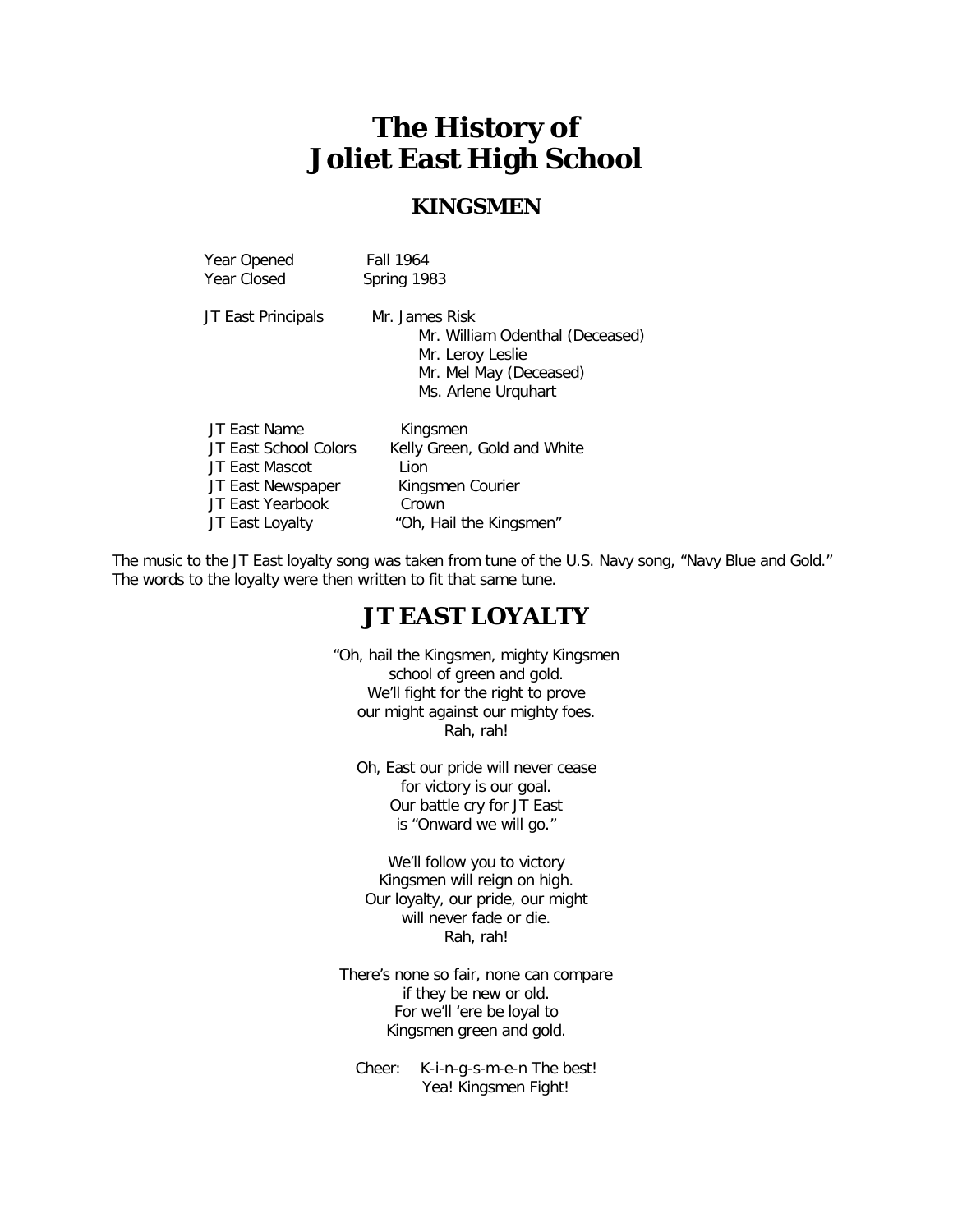(Note: Paula Hurst is credited for writing the words for the Kingsmen loyalty/fight song.)

During JT East's 19-year history, the Kingsmen and the Lady Kingsmen enjoyed excellent athletic seasons. Girls' sports included basketball, softball volleyball, badminton, and gymnastics. The boys' played basketball, baseball, football, wrestling, soccer, golf and hockey. Kingsmen and Lady Kinsgmen also competed in track and field events, cross country meets, swimming meets, and tennis tournaments.

The East teams and the individual athletes in the various sporting contests brought many honors, awards, championships, conference titles, and I-8 titles to the East campus.

Special mention: Dale O'Connell, Sr. came to JT East from Penn High School located in Mishawaka, Indiana. He was East's first PE teacher and a coach when East opened its doors in '64. He was a beloved faculty member and following his death, the gymnasium at East was named for him.

The headline: "East Wins Illini 8 Conference Championship."

The story according to the 1968 yearbook…"How sweet it is," was the phrase used by the Joliet Herald News to describe East's valiant rally to victory in the 1967 football season. From the very first game to the last, the Green and Gold never eased up on its deathlike defense and continually stunned opponents with its fast moving, hard-driving offense. The team became known as "The Green Machine!"

Hard work and dedication were the keys to the success of the varsity football team. However, the success of the Kingsmen relied on something just as important as skill and commitment. The entire East student body was their encouragement and driving spirit throughout the whole season and it never let up until the varsity team became more than just the champion of the Illini-8. In 1967, it became the "Pride of East!" Coaches were Lloyd Atterbury, Chuck Blackwell, and Ned Vargo.

"The Green Machine" – Bob Major, Tom Miller, Bob Pierson, Rowan McQuarrie, Gordon Meade, David Sharp, Lannie Crudup, Ted Swanick, Ray McDonald, Bob Criscione, John Martin, Irv McDonald, Mike O'Connell. After conference play ended, John Martin, Duke McDonald, and Bob Criscione were named to the all-conference team.

Coach Elmer Bell arrived on the JT East baseball scene in 1967 to take charge of the team. Two months later, East had won the first varsity championship in the school's history. In 1968, the Kingsmen ballplayers became the "kings of the diamond" as they won the first regional championship in East history by ending the season with a 17-5 record. This team set a standard for future Kingsmen to strive for.

When speaking about sports, "Dwyer's Flyers" have to be mentioned. According to the 1981 Crown yearbook, the girls' basketball team finished the season posting a 27-5 record under the coaching of Bob Dwyer and Tom Cawley. The Flyers were conference, regional, sectional and super-sectional champs!

The "spirit makers" were the cheerleaders and the pom pon squads. Their enthusiasm and creative routines added to every event in which they participated. K-i-n-g-s-m-e-n, the Best! That was the battle cry of Joliet East Cheerleaders while the poms supplied the spirit boost.

East campus organizations included the National Honor Society, DECA (Distribution Education Club of America), Industrial Arts Club, Earth Science Club, Red Cross Service Corps, Art Club, Future Farmers of America, Future Homemakers of America, Future Teachers of America, Business Club, Ushers Club, Medical Careers Club, Speech and Drama Club, Chess Club, Stamp and Coin Club, ROTC, Ski Club, Student Council, Media Club, and Math, German and French clubs.

The largest club on campus was OBAY (Organization for Black American Youth.) The group annually presented a talent and fashion show which featured singing, dancing and the latest fashions. Clarice Boswell was the OBAY sponsor and a high inspiration for the students.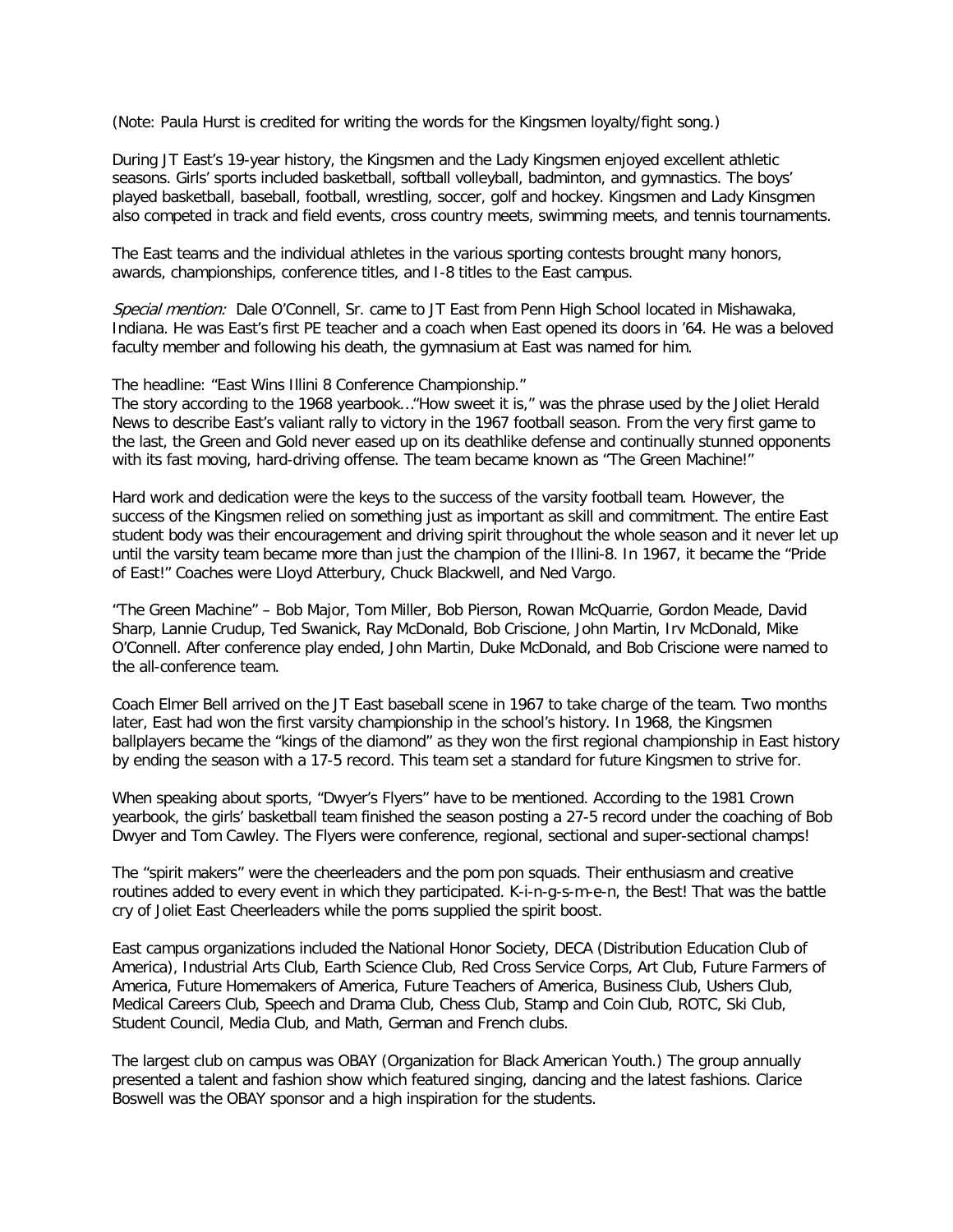East's notable performing arts history includes the Kingsmen Players, KoLage, treble choir, madrigals, ACapella choir, general choir and glee club. Legendary directors of the choirs were Robert Howell and Arlyne Nuti who also directed lavish East musicals (operettas). East's first operetta was "Brigadoon." Howell was its Production Coordinator and Musical Director. Over the years East audiences enjoyed such musicals as "The King and I", "The Sound of Music," "Funny Girl," "West Side Story," "Hello Dolly," "Oklahoma,"and "The Music Man" to name just a few. The productions always drew rave reviews.

KoLage was an unusual name for an unusual swing choir. It was comprised of talented students with high energy and high enthusiasm. The name was created because the group was a mixture of individuals from diverse backgrounds. Annually KoLage performed their creative singing and dancing routines in several shows, not only at school functions, but throughout the Chicagoland area as well.

A longtime East theater director was Ron Martin, Drama Teacher. East students who performed in the annual fall and winter dramatic plays were well known as the Kingsmen Players. Their productions were always a success. Martin challenged his casts acting ability with such intricate plays as "The Man Who Came to Dinner," "The Glass Menagerie," and "Arsenic and Old Lace."

Great East bands included the concert band, pep band, and jazz band. The concert band played special concerts throughout the Chicagoland area as well as traveling to Colorado in 1966. While in the Rockies, the band toured several landmarks and performed at Fort Logan, the Civic Center and the national Jewish Hospital.

In 1968, the East band was invited to perform as the featured band in two parades at Disneyland (at that time JT East was the first band to travel such a distance to perform at Disneyland.) While out west, the East musicians saw the sights touring Mexico along with several California landmarks.

Throughout the years, the Marching Kingsmen were invited to perform in nearly every state and in Canada. At home, the band could always be heard at pep assemblies, football games, and boys' and girls' basketball games. Among the East band directors were Marshall Erickson (1964-1980), Mike Fiske (1980- 81), and William Leafblad (1981-1983.)

The accomplished musicians of the High School Orchestra were students of East, West and Central. This combined program was under the very able direction of Peter Labella. The orchestra annually participated in each of the school's operettas and in the Christmas concerts.

JT East athletes included in the naming of the "100 Athletes of the Century" as part of the centennial activities celebrated by District 204 in 2001 are the following:

#### **Pam Gant** '81 Pam led the East girls' basketball team to a 3<sup>rd</sup> place

finish at the state tournament in 1980. She scored 75 points and holds state records for field goals in a season with 443, and in a career with 1431. Pam posted 3,205 points for her high school career to become the number one scorer in the state and the third leading scorer in the nation. She was named All-state three times. She went on to LSU on a full scholarship where she received All-American honors playing basketball.<br>Tim Graf 76 /

**76** An outstanding track and field athlete. He was State

Champion 100 yard dash at East and Big Ten 100 yard dash Champion at Indiana University. Tim qualified for the 1980 Olympics.

**Larry Gura '65** A Kingsman standout left-handed pitcher who went on to play baseball for Arizona State. His major league career included playing for the Chicago Cubs, New York Yankees and Kansas City Royals. In 1980, Larry was named an American League All-Star.

**John Gurka '75** In 1974 and 1975, John was the State Heavyweight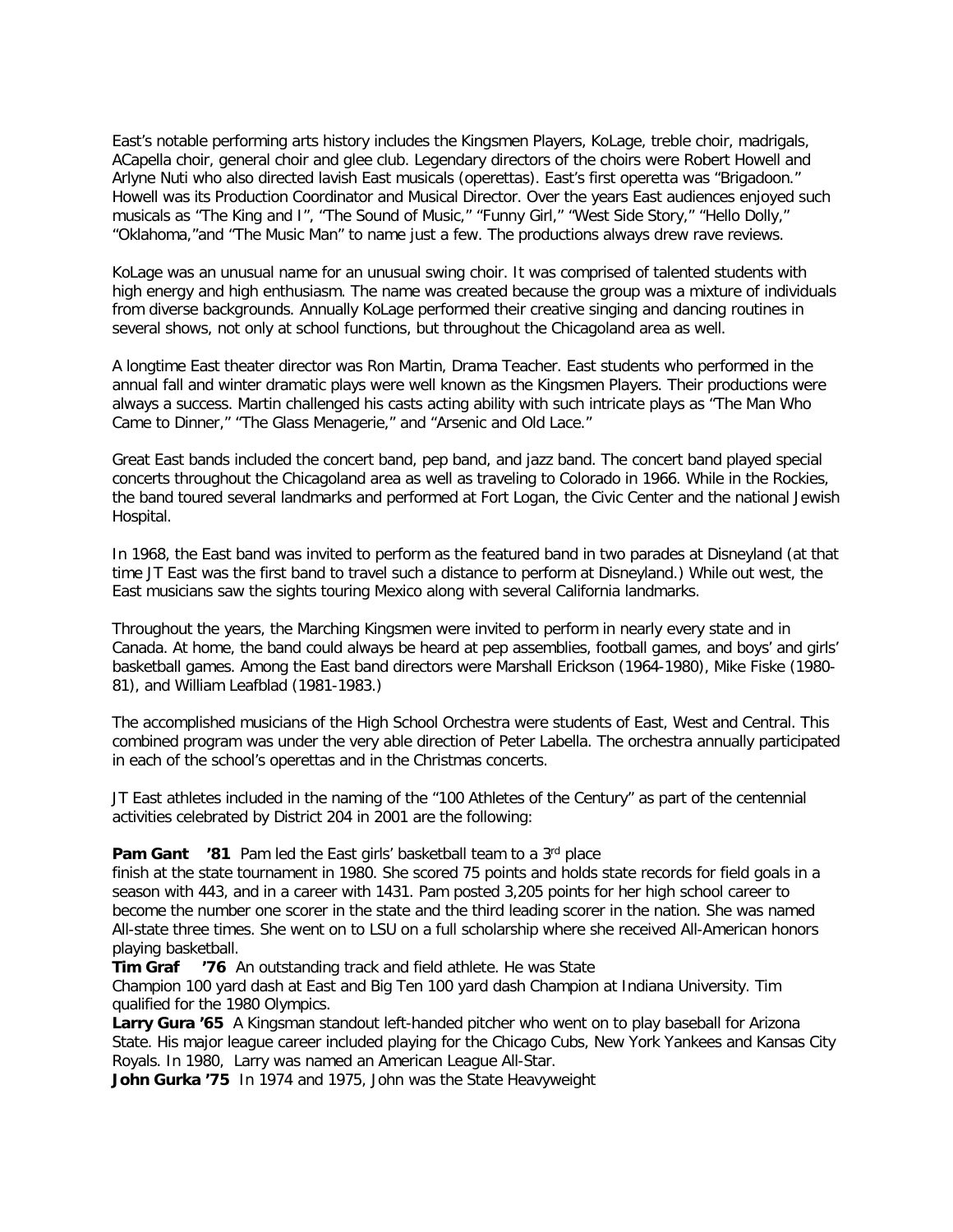Wrestling Champion. In addition, he was an All-State football player in 1974. John was the 1974-75 Wrestler USA Magazine High School All-American.

NOTE: In addition to the above athletes, many East athletes were also named to the roster of "Distinguished Athletes of the Century" in 2001.

JT East athletes inducted into the Joliet Area Sports Hall of Fame:

- **2003 Larry Gura**
- **2004 Pam Gant**

## **SPOTLIGHT ON EAST ALUMNI:**

Kathryn Koesling Bennett '74 - Wardrobe supervisor for nationally touring musicals such as Broadway's smash hits of Miss Saigon, Beauty and the Beast, Showboat, Guys and Dolls, Les Miserables and Cats, as well as for motion pictures such as Rudy, Only the Lonely, and Home Alone. Her resume also includes costume design having created the costumes for the Chicago City Ballet and later Ballet Chicago. In 1994, she was offered the opportunity of wardrobe designer for the television show, "The Untouchables." Kathryn is a card-carrying member of Theatrical Wardrobe Union, Local 769.

**Jeff Boyle '83** – While at East, Jeff starred in several musicals and also found time to play with the "Middle Earth Band." Growing up, Jeff listened to a wide range of musical styles. He is a self-taught multiinstrumentalist who began his professional career as a club drummer/singer in the 1980s playing with Chicago's All Night Newsboys. With a partner, Jeff has launched a successful career writing commercial jingles for clients such as McDonald's, Sears, Coors, Miller Lite, Disney, Six Flags. United Airlines, American Airlines, Toyota, and Boeing, to name just a few. To date, they have written over 1,000 commercial music tracks. As a songwriter, Jeff's albums are filled with fiery performances and melodies from a great cast of musicians. Jeff has an extensive discography and his latest offering recorded in 2008 on Tweak Records is titled "Downtown."

**· Lionel Ritchie '67** – A star tennis player at East, Lionel accepted a tennis scholarship at Tuskegee Institute and later graduated from Tuskegee with a major in Economics. In 1968, while a student at Tuskegee, he joined the singing group, The Commodores, as lead singer and saxophonist. While with the Commodores, he penned the ballads "Easy," "Sail On," and "Three Times A Lady." After spending a decade with the band, Lionel left and became an even greater success as a solo artist hitting the #1 on pop charts with "Hello," "All Night Long," and "Say You, Say Me." Lionel is an Academy Award and Grammy awardwinning singer, songwriter, instrumentalist, record producer and occasional actor who has sold more than 100 million records. Lionel returned to JT East in 1981 to perform for students during two special assemblies.

**DeBorah Sharpe '70** – DeBorah's first vocal music training came from Mount Olive Baptist Church where she participated in the church choir. Music was part of her life throughout her school career. Following her graduation from East, she joined the Christian singing group, The Sparrows, touring with them for a year. In the mid-1970s, she toured with the Supremes. In 1978, she was the lead understudy of Dorothy in "The Wiz," for the national touring company. She toured with Harry Belafonte in 1983 and again in 1989. These two tours took her all over the world. In addition, DeBorah is an accomplished actress and has played guest roles on the television shows, "The Bill Cosby Show and Beverly Hills 90210.

**· Susan Pierson Sonderby '65** – Susan was active in high school participating in student council, modern dance and Red Cross and was a member of the homecoming court. She knew early on that she wanted to go to law school following graduation. Susan accomplished her goal of becoming an attorney. Today she has a very successful career as the Chief Bankruptcy Judge of the U.S. Bankruptcy Court, Northern Illinois District.